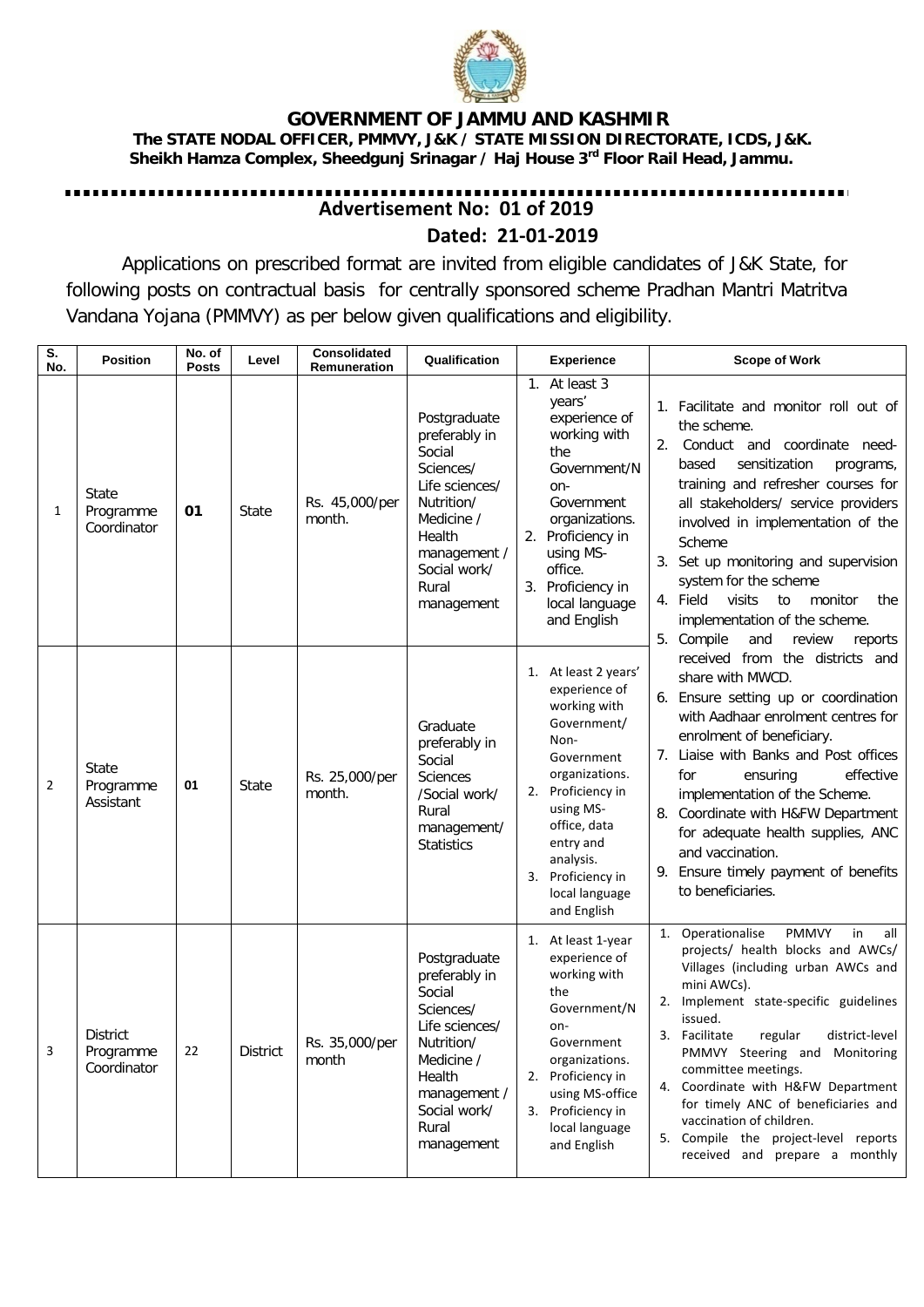| 4 | District<br>Programme<br>Assistant | 22 | <b>District</b> | Rs. 20,000/per<br>month | Graduate<br>preferably in<br>in Social<br><b>Sciences</b><br>/Social<br>work/Rural<br>management/<br><b>Statistics</b> | 2. | At least 1-year<br>experience of<br>working with<br>Government/<br>Non-<br>Government<br>organizations.<br>Proficiency in<br>using MS-Office<br>and data entry | 6.<br>7.<br>8.<br>9. | progress report for district.<br>Visit the AWC/ Villages to assess<br>functioning of scheme.<br>Liaise with other Departments, Banks<br>and Post offices for ensuring<br>incentive reaches the beneficiary on<br>time.<br>Coordinate with and inform the<br>PMMVY State/UT Cell, as and when<br>needed.<br>Ensure setting up or coordination<br>with Aadhaar enrolment centres for<br>enrolment of beneficiary and her<br>husband. |
|---|------------------------------------|----|-----------------|-------------------------|------------------------------------------------------------------------------------------------------------------------|----|----------------------------------------------------------------------------------------------------------------------------------------------------------------|----------------------|------------------------------------------------------------------------------------------------------------------------------------------------------------------------------------------------------------------------------------------------------------------------------------------------------------------------------------------------------------------------------------------------------------------------------------|
|---|------------------------------------|----|-----------------|-------------------------|------------------------------------------------------------------------------------------------------------------------|----|----------------------------------------------------------------------------------------------------------------------------------------------------------------|----------------------|------------------------------------------------------------------------------------------------------------------------------------------------------------------------------------------------------------------------------------------------------------------------------------------------------------------------------------------------------------------------------------------------------------------------------------|

## **Note: Applications forms, can be downloaded from our website www.jkicds.com**

## **Eligibility & Terms and Conditions:**

- 1. The applicant should be a permanent resident of the state.
- 2. Should have the requisite qualification (degree/diploma obtained from recognized institution) for which he/she have applied.
- 3. Should have a good moral character.
- 4. Should have good health& physique
- **5.** Should **not be below 18 years as on 01-01-2019.**
- 6. Incomplete application shall be rejected without assigning any reason thereof.
- 7. Application form received after cutoff date shall not be entertained in any case
- 8. In case the number of applicants is large candidates shall be shortlisted for interview on the basis of an objective type written test.
- 9. Terms of the contractual appointment shall be for a period of one year which may be extendable up to the life of the scheme subject to performance of candidate, and approval of budget for such frame work by Ministry of Women &Child Development Government of India and shall cease to exist automatically at the time of closure of the scheme.
- 10.Candidates shall have to fill separate forms for each post.
- 11.Contractual appointment being made by the department shall be borne on the administrative expenses as and when provided by Govt. of India as per scheme guidelines.
- 12.The candidate upon their selection against a particular post shall have to execute an agreement on prescribed affidavit duly executed/ sworn before Judicial Magistrate to the effect that he/she shall have no claim/any right for permanent absorption/ regularization in the State Govt. at any latter stage
- 13.Documents to be attested with application form
	- a. Self attested photocopies of all academic/ technical qualification
	- b. Certificate of required experience
	- c. Certificate of proof of Residence for State.
	- d. Certificate of proof of Residence of concerned district for District Level posts.
- 14.Applications duly complete in all respects on the prescribed format should be submitted in the following offices.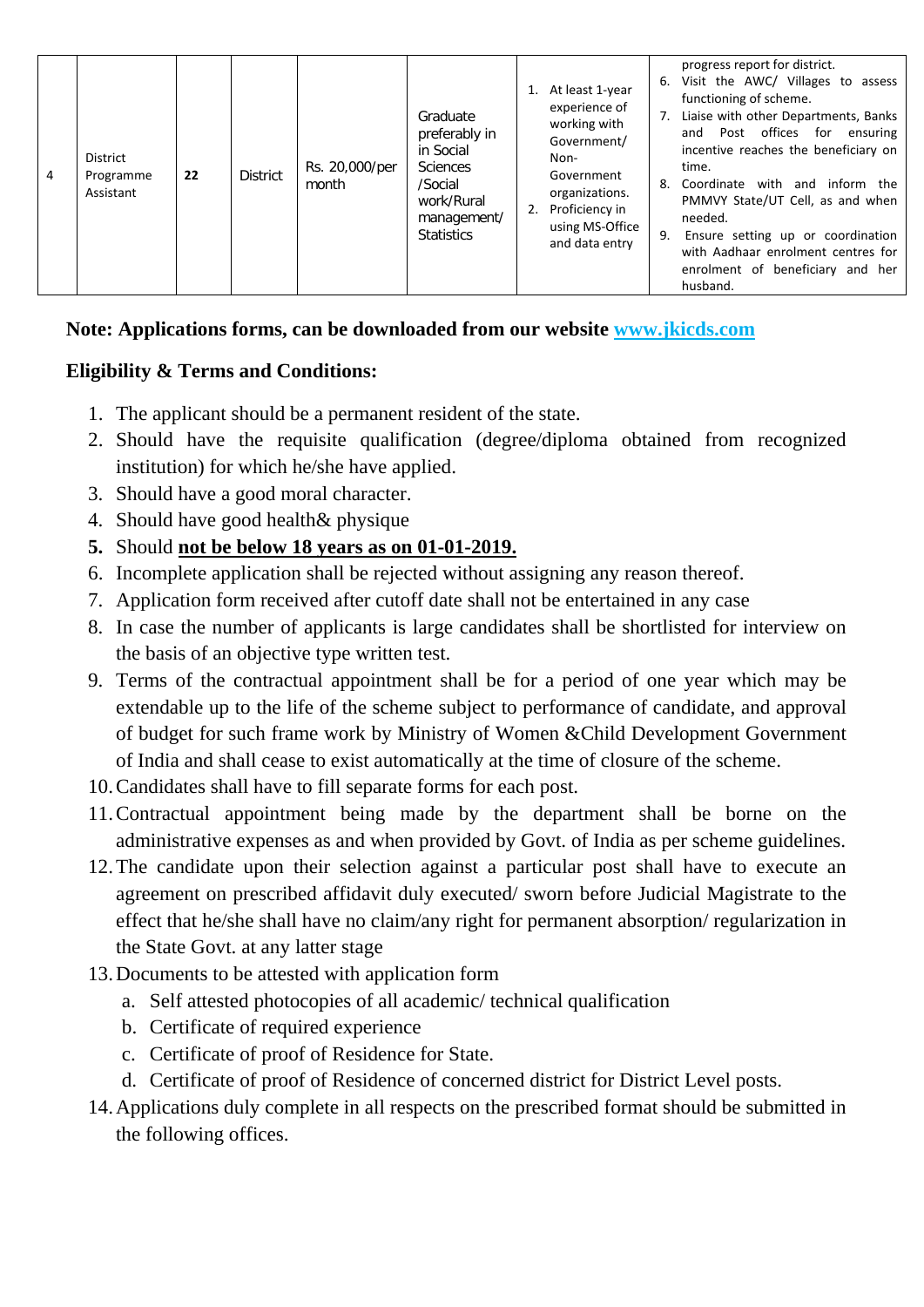|                  | Deputy Direct, ICDS Jammu, Haj House 2nd Floor, Rail head<br>Complex Jammu.                       |
|------------------|---------------------------------------------------------------------------------------------------|
|                  |                                                                                                   |
| Sate Level Posts | X.                                                                                                |
|                  | Deputy Direct, ICDS, Kashmir, 2 <sup>nd</sup> Floor, Block C Old                                  |
|                  | Secretariat, Srinagar.                                                                            |
|                  | District Level Posts $\Longrightarrow$ District Programme Officer, ICDS Projects of the concerned |

**District.** 

Last date for receipt of Application forms: 11/02/2019 **till 4: 30 PM.** 

For any enquiry and clarification contact:

0191-2479030 State Nodal Officer, PMMVY, J&K, Jammu 0194- 2450083 Deputy Director ICDS Kashmir 0191-2479880 Deputy Director ICDS Jammu

**Sd/- State Nodal Officer PMMVY, J&K.** No:SMD/PMMVY/2018/39/ 01 Dated: 21-01-2019.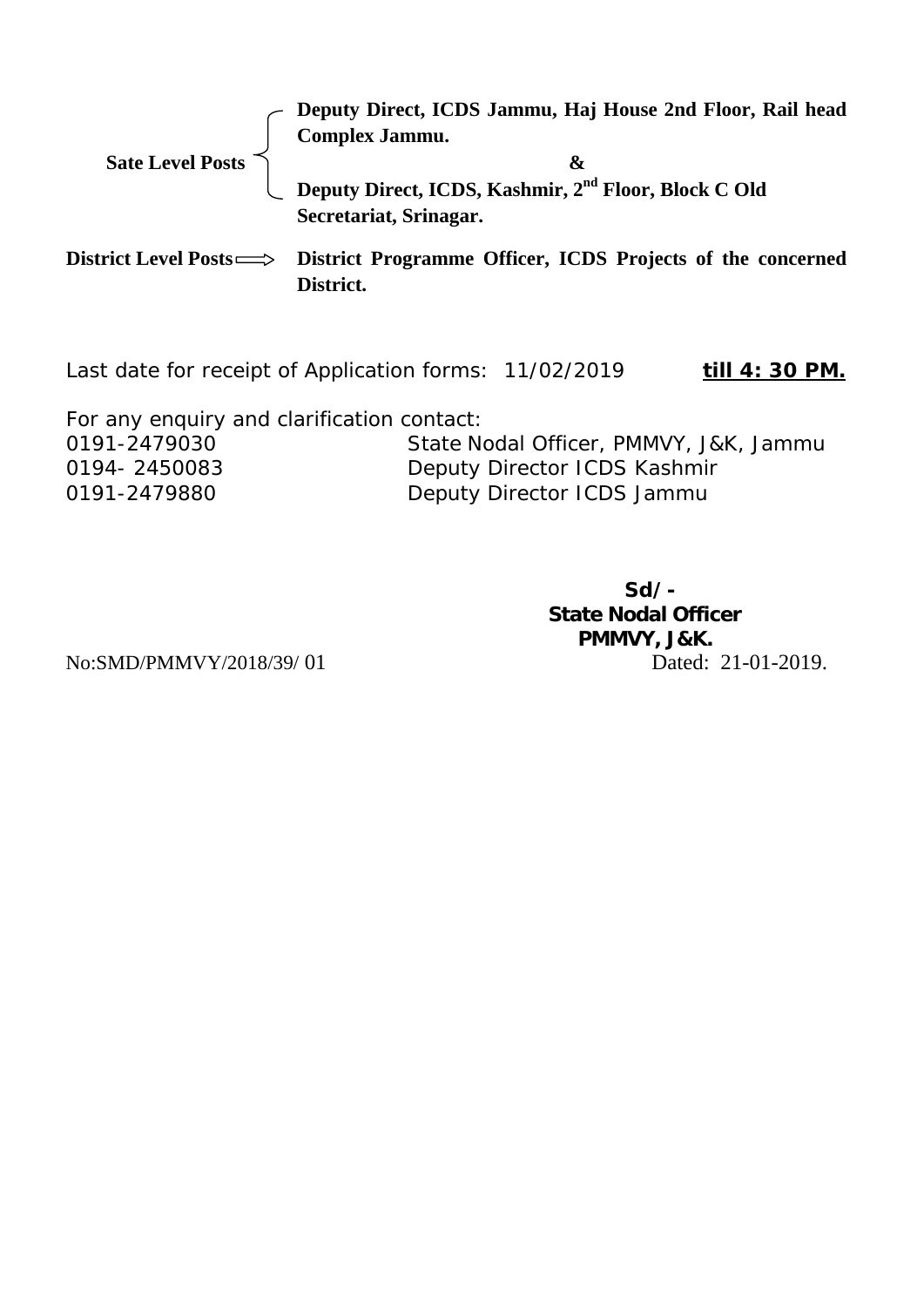Phone: 0191- 2479030 (Jmu)<br>Website: www.jkicds.com



Phone: 0194--2473663 (Sgr) Fax: 0194-2473763 (Sgr) E-mail: [jksmdicds@gmail.com](mailto:jksmdicds@gmail.com)

|                                                                                                                     | <b>GOVERNMENT OF JAMMU AND KASHMIR</b><br>The STATE NODAL OFFICER, PMMVY, J&K (STATE MISSION DIRECTORATE, ICDS, J&K).<br>Sheikh Hamza Complex, Sheedgunj Srinagar / Haj House 3rd Floor Rail Head, Jammu. |                |                          |                                   |                        |
|---------------------------------------------------------------------------------------------------------------------|-----------------------------------------------------------------------------------------------------------------------------------------------------------------------------------------------------------|----------------|--------------------------|-----------------------------------|------------------------|
|                                                                                                                     |                                                                                                                                                                                                           |                |                          |                                   | Paste recent           |
|                                                                                                                     |                                                                                                                                                                                                           |                |                          |                                   | passport size          |
| Write in capital letters in blue / black ball point pen. Please tick () to mark<br>in boxes to indicate your facts. |                                                                                                                                                                                                           |                |                          |                                   | duly attested<br>photo |
|                                                                                                                     |                                                                                                                                                                                                           |                |                          |                                   |                        |
|                                                                                                                     |                                                                                                                                                                                                           |                |                          |                                   |                        |
|                                                                                                                     |                                                                                                                                                                                                           |                |                          |                                   |                        |
|                                                                                                                     | 4. Sex: Male Female Female                                                                                                                                                                                |                |                          |                                   |                        |
|                                                                                                                     |                                                                                                                                                                                                           |                |                          |                                   |                        |
|                                                                                                                     |                                                                                                                                                                                                           |                |                          |                                   |                        |
|                                                                                                                     |                                                                                                                                                                                                           |                |                          |                                   |                        |
|                                                                                                                     | 8. Date of Birth (as per Matriculation Certificate) ______________(not less than 18 yrs of                                                                                                                |                |                          |                                   |                        |
| age)                                                                                                                |                                                                                                                                                                                                           |                |                          |                                   |                        |
|                                                                                                                     |                                                                                                                                                                                                           |                |                          |                                   |                        |
|                                                                                                                     | 10. (a) Educational Qualification (matriculate onwards)                                                                                                                                                   |                |                          |                                   |                        |
| <b>Exam</b><br>Year                                                                                                 | <b>Board/institution</b> Total                                                                                                                                                                            | marks          | <b>Marks</b><br>obtained | Percentage<br>$(\% )$ of<br>marks | <b>Remarks</b>         |
|                                                                                                                     |                                                                                                                                                                                                           |                |                          |                                   |                        |
|                                                                                                                     |                                                                                                                                                                                                           |                |                          |                                   |                        |
|                                                                                                                     |                                                                                                                                                                                                           |                |                          |                                   |                        |
| (b) Experience                                                                                                      |                                                                                                                                                                                                           |                |                          |                                   |                        |
| Post held                                                                                                           | Organization/<br>Govt/PSU                                                                                                                                                                                 | Period From to |                          |                                   | Nature of duty         |